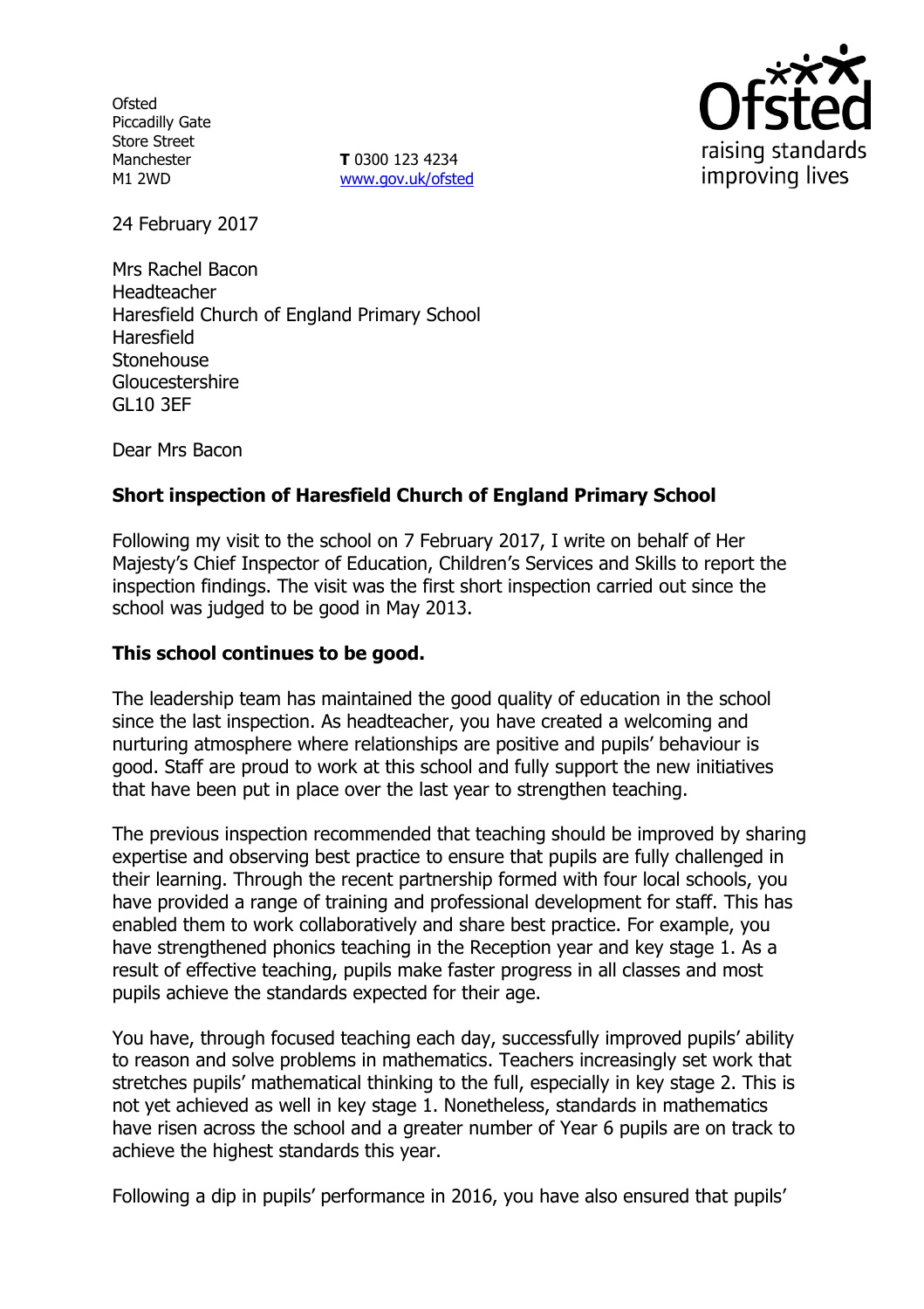

writing and their handwriting in key stage 1 have improved. You recognise that there is still further work to do in this respect. Sometimes pupils' writing is let down by spelling errors and inaccurate punctuation. However, pupils are producing imaginative writing of increasing length and complexity.

A key strength of the school is the engagement that pupils show in their learning. You and your staff have a deep understanding of pupils' capabilities. You use this knowledge well to create a varied and engaging curriculum that inspires them to work hard and develop a love of learning.

## **Safeguarding is effective.**

You and your governors ensure that all safeguarding arrangements are fit for purpose and that records are detailed and of good quality. Staff have been suitably trained in the most recent changes to safeguarding procedures. Governors check regularly that staff follow their policy and procedures. Leaders understand how to recruit staff safely and they make certain before appointments start that thorough checks are completed to ensure that staff are suitable to work with children.

Pupils' attendance is high and punctuality is good. Your team works effectively with other schools to ensure that pupils whose families travel to other parts of the country for work fit seamlessly back into school life at Haresfield after periods of absence. Pupils say that they feel safe in school. Your colleagues teach them how to stay safe, for example not to give out personal details online to strangers.

#### **Inspection findings**

During the inspection I met with you to discuss the school's progress since the previous inspection. We agreed the following lines of enquiry: how well leaders are ensuring appropriate levels of challenge for the most able pupils in mathematics, the quality of phonics teaching in the early years and key stage 1, the progress made by pupils in writing, especially in key stage 1, and how well the school keeps pupils safe.

- While the most able pupils achieved the expected standards in mathematics in 2016 in both key stages 1 and 2, few exceeded them. As a result of recent staff training, teachers plan learning effectively to develop pupils' fluency in calculation skills and in understanding of mathematical concepts. This is having a positive impact on their mastery of number and place value. Increasingly, teachers make sure that the most able pupils are required to reason and think more deeply. For example, the most able Year 6 pupils have an in-depth knowledge of fractions and decimals which they use competently to explain how to solve problems. The work in pupils' books shows that more pupils in Year 6 are on track to reach higher standards. However, leaders acknowledge that the new strategies are not sufficiently embedded in day-to-day teaching for key stage 1 pupils to deepen their knowledge and mastery of mathematics.
- You have ensured that phonics are taught well. Teachers organise learning of letters and their sounds very precisely to meet pupils' needs. Pupils are moved on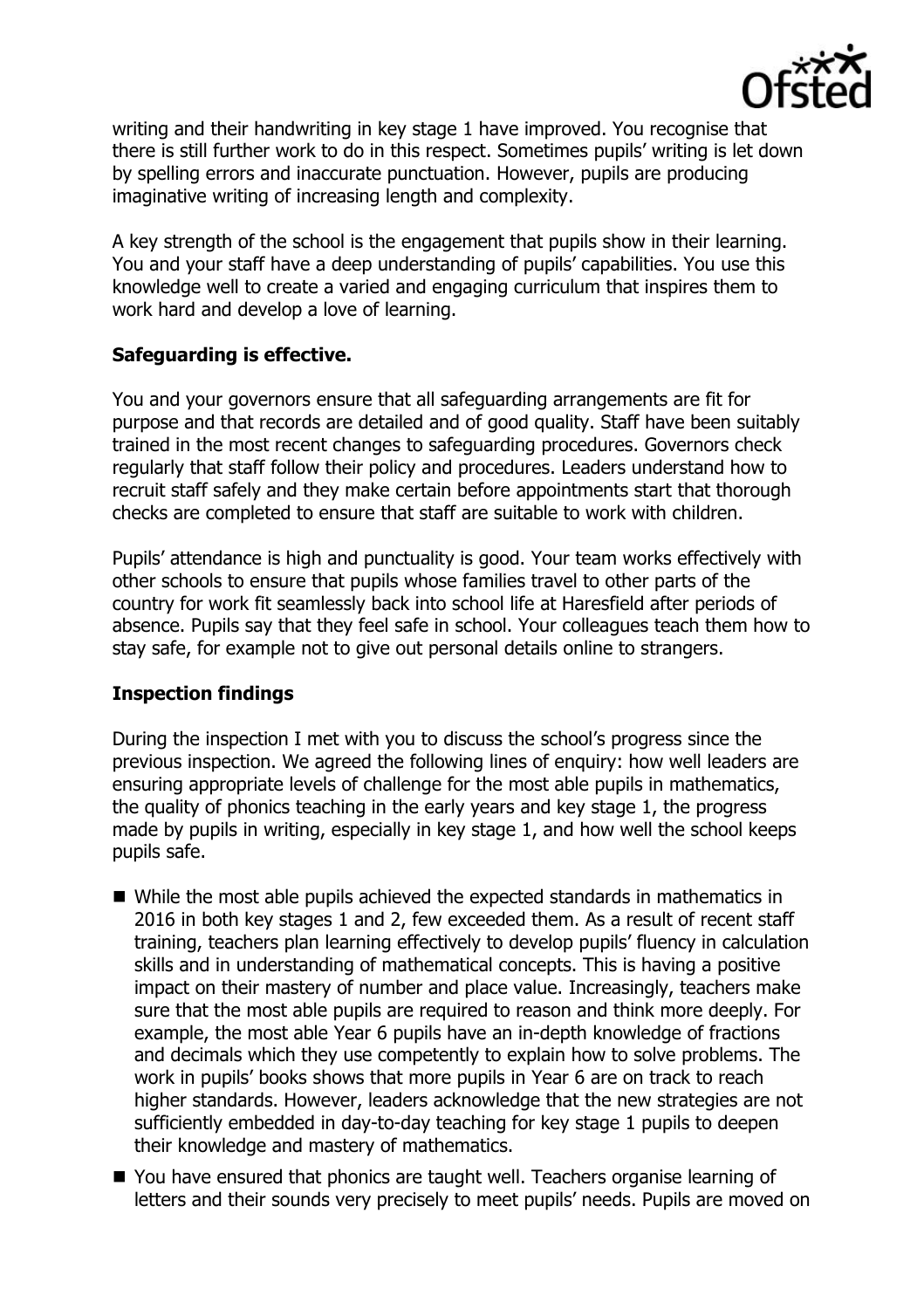

quickly to a greater level of challenge or helped to catch up where necessary. As a result, in key stage 1, almost all pupils are on track to exceed the threshold in next term's Year 1 phonics screening check. Older pupils read fluently and with obvious enjoyment. They use a range of strategies, including deploying their knowledge of phonics, to ensure that they read accurately and with clear understanding. They talk confidently about the different authors they prefer and are enthused by the new books they helped to choose for the school library.

- Leaders have invested extensively in staff training and moderation to improve the quality of pupils' writing, especially at key stage 1. During my visit, we looked at a wide range of pupils' books and agreed that increasingly, pupils write at greater length with a sense of purpose and a more accomplished handwriting style. They use their imagination well to create characters and atmosphere in their writing. It is evident that standards are rising across the school. However, mistakes in spelling are not corrected consistently and insufficient attention is paid to the use of accurate punctuation. Consequently, too few are writing at greater depth.
- Pupils like coming to school and say 'it's as perfect as school can be'. Engaging topics, such as 'Funny Bones' and the enrichment activities, such as the residential visit to Osmington Bay, reinforce this enjoyment and enhance their learning. Pupils live out the school's aims, 'do your best, encourage others and never give up', in the way they listen attentively to teachers, help classmates with their work and apply themselves diligently to their tasks.

### **Next steps for the school**

Leaders and those responsible for governance should ensure that:

- $\blacksquare$  progress across key stage 1 continues to accelerate so more pupils go on to reach higher standards in mathematics by the end of Year 2
- $\blacksquare$  pupils' writing continues to improve, particularly in their spelling and more accurate use of punctuation.

I am copying this letter to the chair of the governing body, the director of education for the Diocese of Gloucester, the regional schools commissioner and the director of children's services for Gloucestershire. This letter will be published on the Ofsted website.

Yours sincerely

Sandra Woodman

#### **Ofsted Inspector**

#### **Information about the inspection**

During the inspection, I met with you and discussed the school's self-evaluation, information about pupils' progress and improvements since the previous inspection.